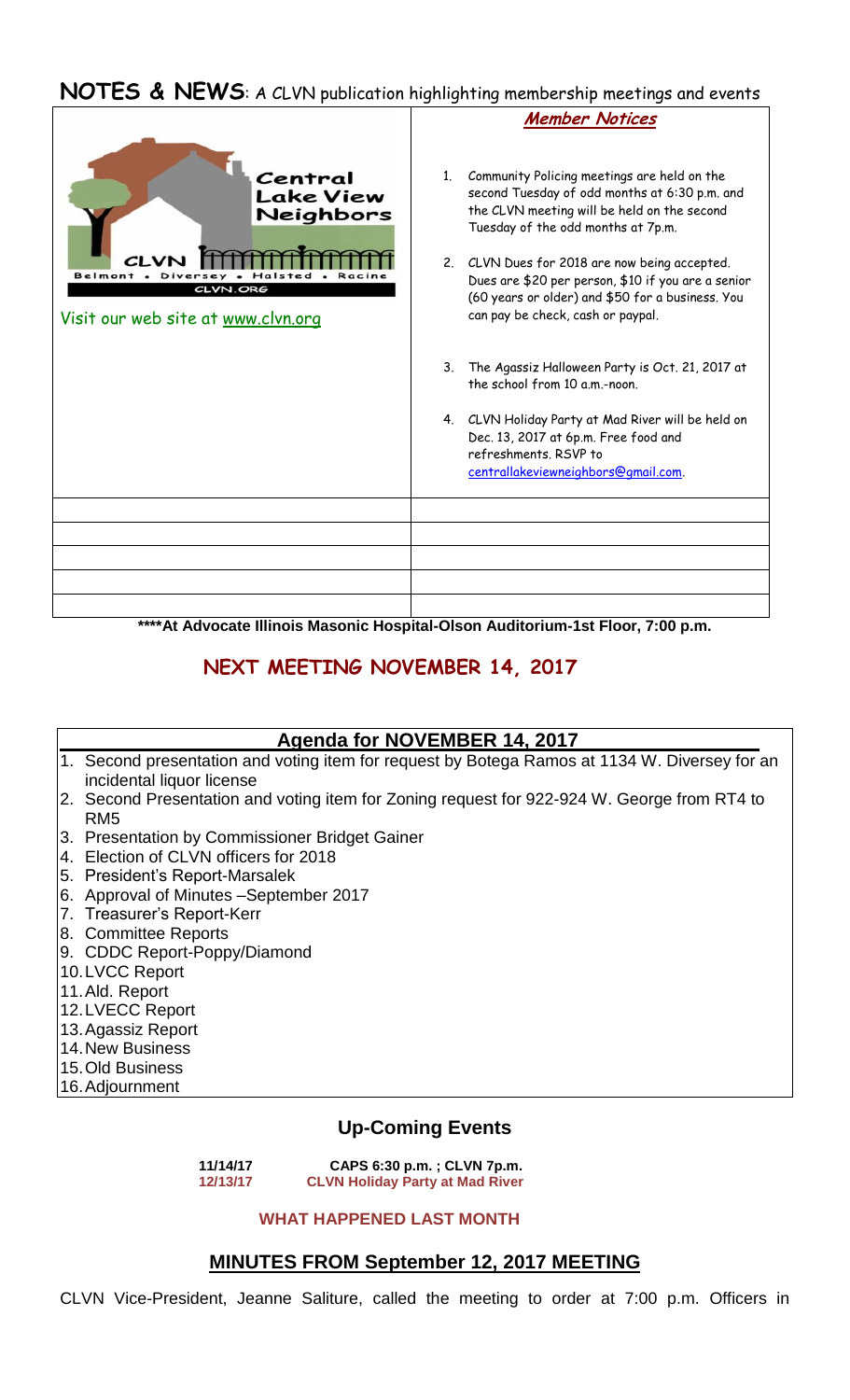attendance: Terry Diamond-Recording Secretary, Jeanne Saliture-Vice President, Mary Anderson-Corresponding Secretary, Area Directors-Dorothy Klees, Sharon Williams, and Charley Wilcox. Excused officers were Diann Marsalek-President, Ross Kerr-Treasurer, and Jude Korol-Area Director. A quorum was present.

**Presentation of Bodega Ramos of 1134 W. Diversey for an incidental liquor license:**  Deferred to the Nov. 14, 2017 meeting at request of Mateo Ramos.

### **Presentation for Zoning Request for 922-24 W. George from RT4 to RM5:**

Chris Leach, attorney, Collin McKenna from Golub & Company and Jeff Levin, architect presented their request to rezone 922-24 W. George from RT4 (Residential Townhouse 4) to RM5 (Residential Multi-Unit 5) to legalize a basement apartment that existed in the property when Golub acquired the property in 2016. The City's records do not show the 12th unit, however it was listed on the certified rent roll when Golub acquired the property in 2016. Golub has photos to show what the unit looked like at the time it purchased the building. McKenna stated the 12th unit and a laundry room were located in the basement. The above grade 11 units have been renovated including in-unit washers and dryers eliminating the need for the laundry room. The basement unit would be expanded to include a part of the area that was former laundry room. McKenna stated they have 13 electric meters to indicate there were 12 units plus one meter for the common area. In the 1990's the property had been rezoned from R5 to RM5. The 12th unit would have been grandfathered if the City had records to indicate the unit existed before the area was down zoned. The owner's attorney stated Golub would sign and record a restrictive covenant prior to the rezoning that it would rezone the property back to RT4 after the building permit and certificate of occupancy were issued by the City. The Alderman could rezone the property back to RT4 if the permits and certificate of occupancy were not issued within 18 months. It was recommended that the deadline to rezone the property be extended from 18 to 24 months due to the time that it now takes to obtain building permits and inspections. The matter was referred to the Planning and Zoning Committee for review and discussion at the November 14, 2017 meeting.

**President's Report:** The last Community Policing and CLVN meetings for 2017 will be 11/14/17. The outdoor summer movies were very successful. Thanks to the sponsors-Ald. Tunney, Chicago Cubs, Lake View East Chamber of Commerce, Barcocina, Mad River and Hawthorne Neighbors. The CLVN fall fest will be held at Barcocina on Sept.  $17<sup>th</sup>$  from 4:30-7:30 with a suggested donation of \$20 for food and refeshments. Come and meet your neighbors. National Night Out was successfully held on Aug. 1, 2017 at Hamlin Park. Coffee with a Cop will be held on Sept. 26, 2017 from 4-6 p.m. at Starbucks, 3549 N. Sheffield. The CLVN Holiday Party will be held on Dec. 13, 2017 at Mad River. Watch for more details.

**Treasurer's Report:** Jeanne Saliture reported the account balances are \$15,756.57. Income over the summer months was from memberships and donations at the summer movies. A 2018 budget will be presented at the Nov. 14, 2017 meeting for approval. Ross Kerr also provided copies of the current budget and accounts for the meeting.

**Lake View East Chamber of Commerce**: Christina Roberts, the Marketing and Community Development Manager from LVECC reported that this year's 13th Annual Lakeview East Festival of the Arts was a huge success. She thanked all of the artists, volunteers, vendors, and sponsors who helped to make this year's event a huge success. There was still time to buy art work from the festival by going to 2017 Festival of the Arts website. Christina also reminded members about the Barcocina Fall Event on September 17 and the Belmont Theatre District events in October, 2017. Roberts also reported that LVECC is the service provider for SSA #17 and her office is on Sheffield just north of Belmont. Since January, 2017 LVECC as the service provider for the SSA #17 has provide maintenance, landscaping, and supplemental security services for the SSA #17 District. Terry Diamond thanked LVECC for its help at the summer movies and for the improvements they have made since it became the service provider for SSA #17.

**Approval of July Minutes**: A motion was made by Terry Diamond to approve the July 11, 2017 minutes. The Motion was seconded by Karen Gaus. The motion passed unanimously.

**Ald. Tunney Report**: Chris Jessup thanked LVECC for the great job that they are doing as the SSA #17 service provider. Due to the staff and private patrols added by LVECC, the streets are now cleaner and safer. Chris reported the number of police officers assigned to the 19th District increased from 330 in November to 370 officers in September; additional officers have been assigned to the area around the Belmont "L" stop. The South Loop Market at the southeast corner of Sheffield and Wellington is scheduled to open at the end of September, 2017. Their plan of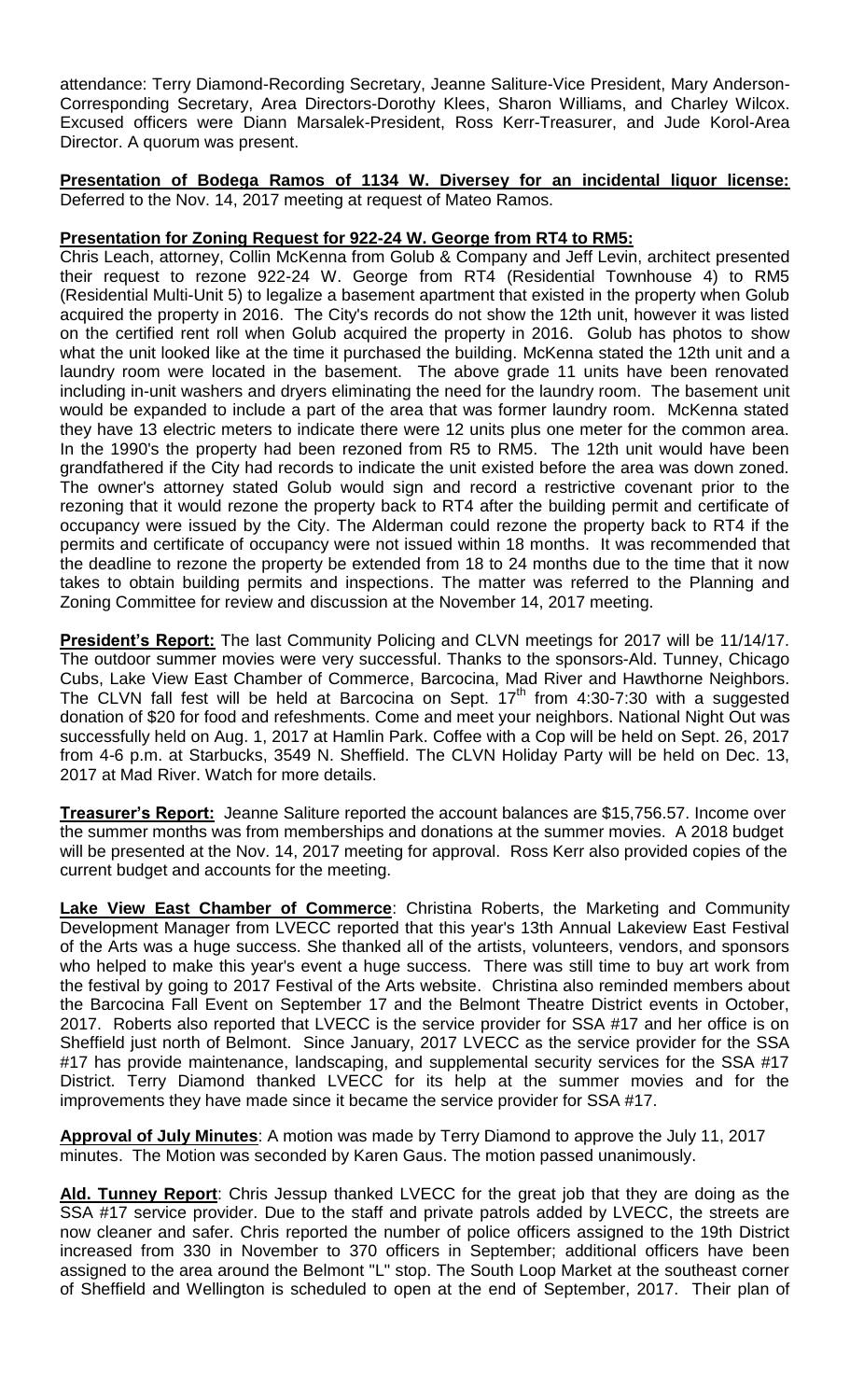operation is posted on the City's Business affairs website. It is one of the most restrictive plans of operation for a local grocery store. South Loop Market will be closing every night by 10:00 p.m.

Jessup also discussed the proposed amendment to the City Liquor Sales Ordinance that was presented on August 30 at the City's Licensing Committee. The new amendment would prohibit package goods license holders from selling wine or liquor less than 25 fluid ounces or a single serving of beer or malt liquor after midnight. He also talked about the new Mosaic (bricolage) on the Chipotle Building at 1025 W. Belmont. The mosaic was installed by Green Star Movement and 15 After School Matter students with partial funding from Alderman Tunney. Alderman Tunney is sponsoring the annual 44th Ward Document Shredding Day on Saturday, September 23 from 9 a.m. to 12 p.m., Midway Movers will be at the 44th Ward office to provide free document shredding. Mi Tierra on Belmont closed. There is a potential new buyer for the restaurant; they will be applying for a new liquor license and will need a Plan of Operation. A new wine bar will be opening on the north side of Belmont next to Home Run Inn. One of the members asked about the replacement of the pedestrian traffic sign in the intersection of Seminary and Belmont. Chris explained that the pedestrian ROW sign had been replaced previously and was very expensive. Therefore the Alderman could not justify replacing it and was looking for a local business to fund a replacement.

**Beautification Committee Report**: Saliture reported for Marsalek that volunteers will be planting spring bulbs and mums on Sept. 16 -17 at the CLVN corners. Also all the tree boxes surrounding Agassiz School have been completed with brick.

**CDDC Report**: Poppy and Diamond reported that the 44th Ward CDDC met on July 26, 2017. Blitzlake Development's future purchase and development of the Lakeview Learning Center property at the northwest corner of Clark and School Street (3300 N. Clark) was the main item on the agenda. Blitzlake is the developer of the Target property at 3200 N. Clark. Blitzlake was purchasing the 23,672 sq. ft. site for \$7 Million or about \$300 per square foot. The property is zoned B3-3 and is a TOD because it is less than 1,320 sq. ft. from the CTA Belmont L Stop. Under the existing zoning Blitzlake could build a 79'11" tall 92,000 SF building including 76 residential units. Blitzlake and its architects presented initial plans for the property that showed a 127' tall glass curve shaped mixed use building containing 171 dwelling units, 12,500 sq. ft. first floor commercial space and 15 parking spaces. This would require rezoning the property to B3-5 and then to a Planned Development. Members of the CDDC expressed concern about the height, density and limited parking. Blitzlake is scheduled to meet with the Hawthorne Neighbors in September 2017.

**Planning & Zoning Committee Report:** Poppy reported that the owner of 821 W. Oakdale had received his permit to install the basement unit. Construction in progress but the owner was having difficulty getting city inspectors to inspect the work. The owner anticipated construction would be completed in October 2017. After the construction was complete, his attorney would file an application with the City to rezone the property back to RT4.

**Nominating report**: Saliture reported the slate for 2018 officers of CLVN are as follows: Diann Marsalek-President, Terry Diamond-Vice President, Ross Kerr-Treasurer, Lauren Scolnic-Recording Secretary, Mary Anderson-Corresponding Secretary, Area Directors-Charley Wilcox, Sharon Williams, Dorothy Klees and Dorothy Mroski. The elections will occur on the Nov. 14, 2017 meeting and nominations can be taken from the floor at the meeting.

**LVCC Report:** Klees reported that the LVCC meeting had been cancelled due to the lack of a quorum.

**Agassiz School report**: No report. Members brought school supplies for the school. Karen Gaus collected the supplies and agreed to take them to the school.

**Old Business**: None.

#### **New Business**: None

**Adjournment:** A motion was made by Terry Diamond to adjourn the meeting and seconded by Dorothy Klees. The motion passed unanimously. The meeting adjourned at 7:55 p.m.

**CAPS REPORT 19th District - Beat 1933** (boundary - Belmont to Diversey between Lincoln to Halsted): The CAPS meeting was held on September 12, 2017. The Commander is Marc S. Buslik and his contact information is [marc.buslik@chicagopolice.org.](mailto:marc.buslik@chicagopolice.org) The next CAPS meeting will be held